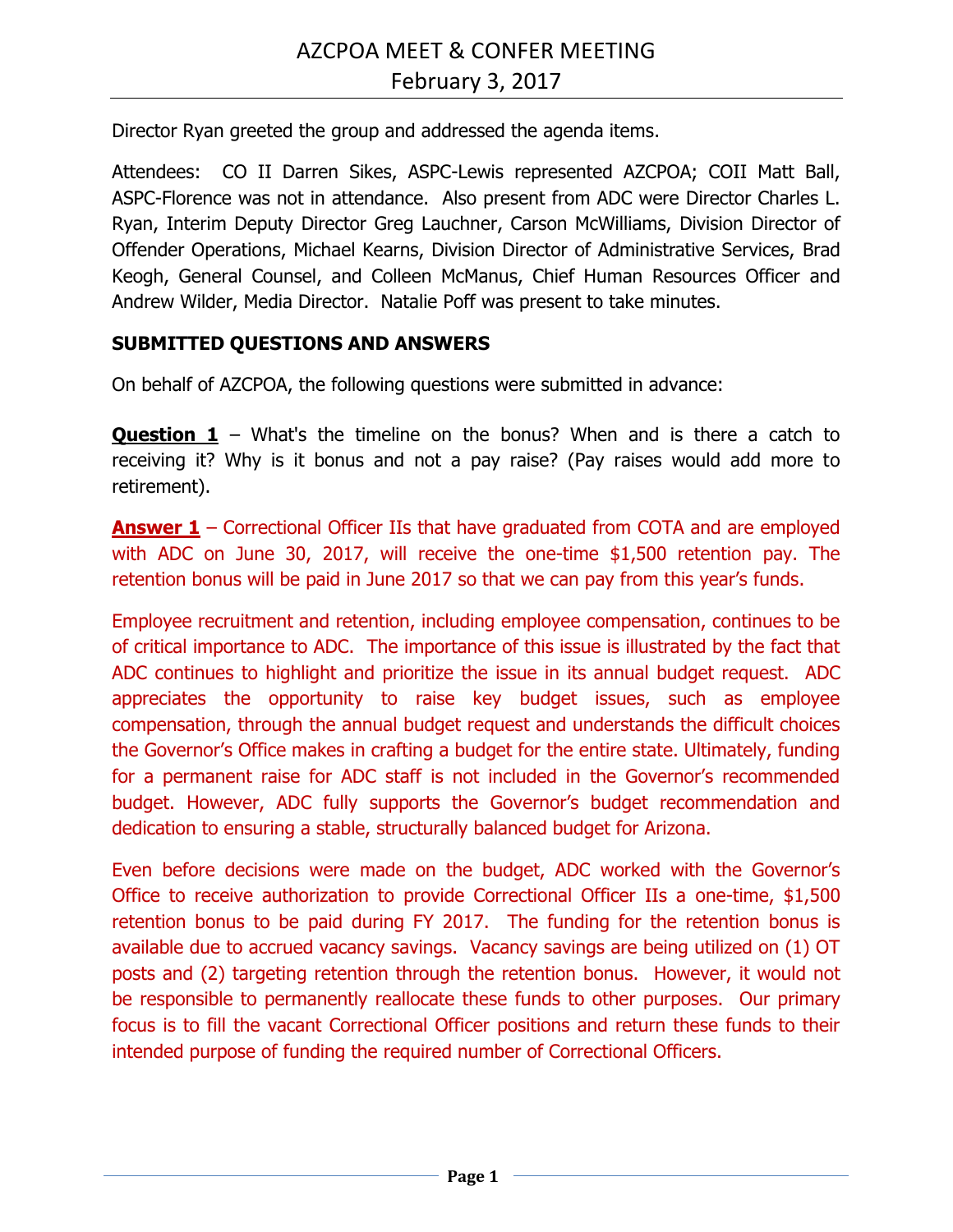Director Ryan advised that the pay package to increase the security series' salaries by \$1,000 was not recommended in the Governor's budget. He noted that 565 Correctional Officer positions were previously abolished by his predecessor in 2006 to help fund pay increases by using vacancy savings. The Director stated that although pay packages continue to be a priority, we cannot give up additional Correctional Officer positions to fund pay increases, as those positions are critically needed. He advised that current vacancy savings are being used to payout compensatory and holiday leave, which is a component of a three-part compensation strategy to encourage employee retention. The first component is the comp time payout that occurred in January 2017; the second will occur with the payout of comp time at the end of the fiscal year; and the third will be a \$1,500 one-time bonus for CO II's that are employed with ADC on June 30, 2017. Director Ryan said, "We want to retain staff. We cannot increase the base pay of our Officers, but through various compensation strategies, we can put additional money in their pockets."

## **Additional Information:**

Director Ryan sent an agency wide e-mail dated February 1, 2017 at 1:09 p.m. stating the following:

"We have recently received approval from the Arizona Department of Administration to change our employee performance evaluation (MAP) year from the current July  $1 -$ June 30 to the new period of March  $1$  – February 28. This change was made to better accommodate the agency's priorities, including the possibility of providing merit pay or other incentive bonus pay as fiscal year-end resources may allow.

More information will be provided by Human Resources in the near future, but for now, please note that the current MAP rating period will close on February 28, 2017. This means that MAPs will need to be completed by March 31, 2017. Going forward, the MAP rating period will be March 1, 2017 – February 28, 2018. The timing of the new cycle will position us to better assess whether we can fund merit pay for staff, based on MAP ratings, with available funding.

Although we have requested funding for permanent pay raises, the Governor's Office and Legislature must ultimately make the difficult decision to allocate funding to priority issues. As you may be aware, the State has limited financial resources. To date, permanent pay raises for all employees have not been funded for a number of years. However, as an agency we may have the ability to award merit pay, based on available funding."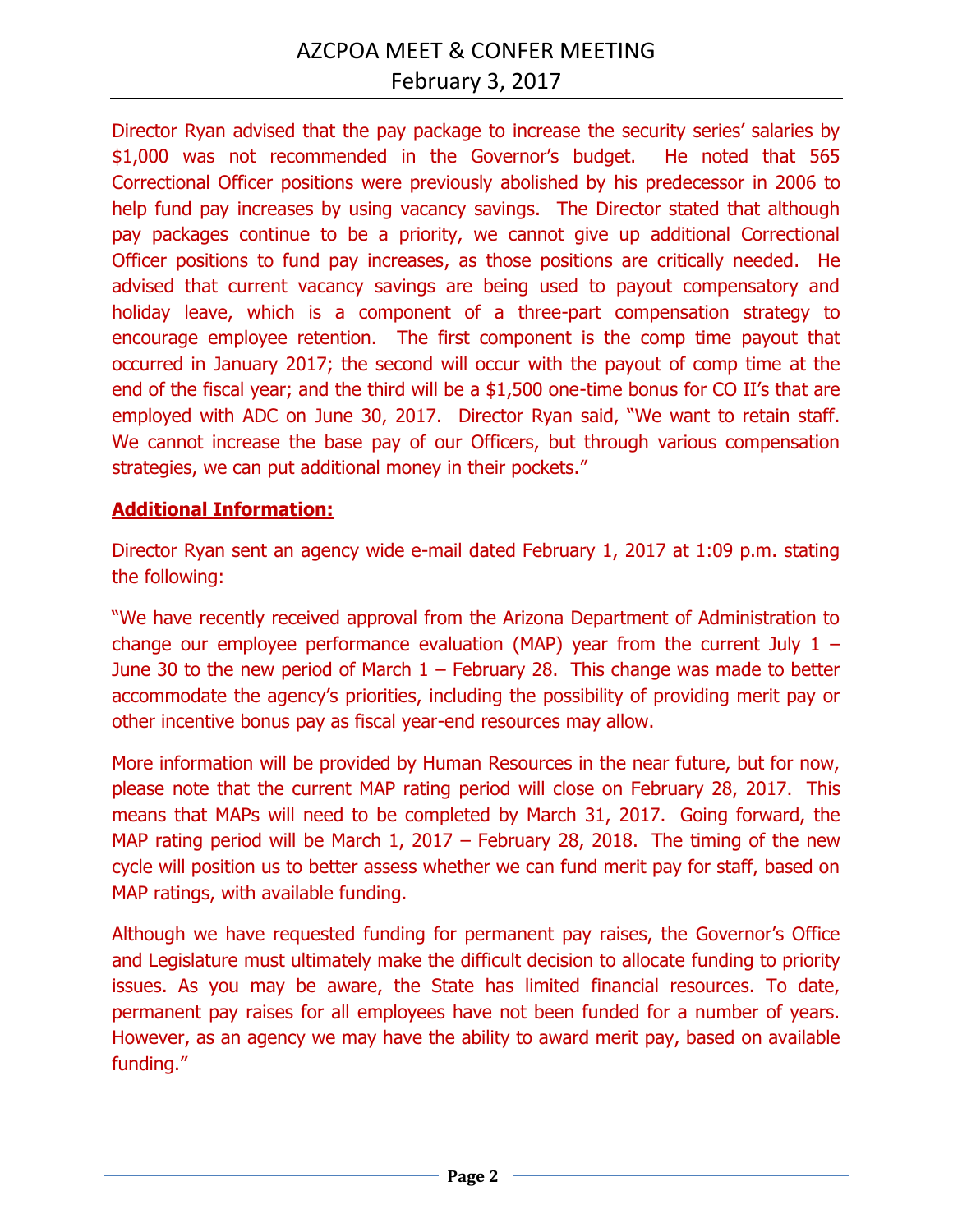Director Ryan reiterated the MAP rating adjustment period to the employee organization and advised if we have additional vacancy savings, we may be able to fund merit pay. As a possible example, those who receive a MAP rating of:

- 2.0 may potentially receive a .5% bonus
- 2.5 may potentially get a 1% bonus
- 3.0 may potentially get a 1.5% bonus

AZCPOA asked if the retention bonus is intended for CO II's or other positions.

Director Ryan advised that there are 839 CO II vacancies, a 12.6% vacancy rate. The retention bonus is intended for CO II's.

The Director further acknowledged that the Department of Corrections' pay is not competitive and noted that ADC ranks in the bottom third of the Western eleven states in relation to pay.

**Question 2** – Is support [staff] going to stay 8hrs and get their weekends and holidays back if and when we go to 12's?

**Answer 2** – No, not at this time. Staffing is at critical levels in some units. To make the 12 hour shifts work, it requires that we put all CO II's in the pool to maximize the staffing for the shifts.

At each Complex that elects to use the 12 hour shift staffing model, there will also be units that remain 8 hours to provide staff with options that fit their particular needs. Support staff at the 8 hour shift units will remain on the current RDO schedule.

Director Ryan asked Carson McWilliams to clarify the 12 hour shifts and who it affects.

Mr. McWilliams stated that everything will remain the same for 8-hour units. Support staff and shift staff will not go back to 8's. Captains will continue to work 9's, Sgt's and Lt's will work 12's.

**Question 3** – If the 12's are implemented, are staff going to be able to know the exact date so they can make arrangements at home. If so will staff be able to see what side of the week will revive the first Wednesday off. Have the people who are heading the 12's thought of a 4/5 schedule instead of a 3/4, if u have a 4/5 then everyone on each side of the week would get at least two full weekends off a month? (We have an example to show for 2016 year).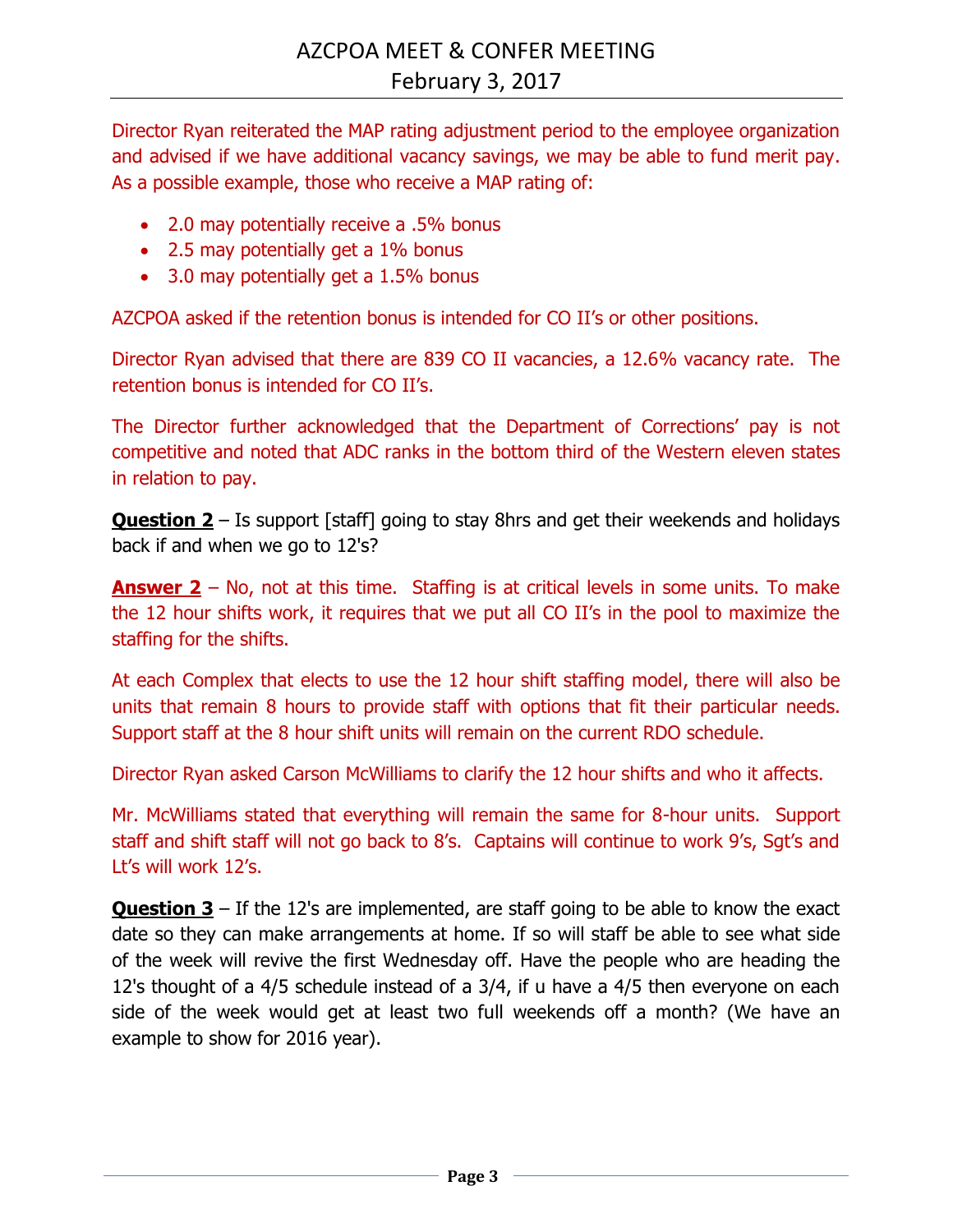**Answer 3** – Yes, the 12 hour shift staffing model will be implemented by complexes, with Winslow being the first.

All staff will be asked to complete a form to elect participation in the 12 hour shift assignment or to remain on 8 hour shifts.

The Wardens will assign staff to units and shifts based on their election and in most cases current assignments. Swing shift will have to be assigned to an AM or PM shift based on the staffing needs of the unit. Staff performance will be considered.

Staff will have a minimum of two weeks' notice prior to actual shift change.

Carson McWilliams stated Winslow just elected 12's and have already created rosters; Eyman and Florence are due to submit their elections to go to 12's or remain on 8's on March 11.

Director Ryan asked which complexes have opted to go on 12's.

Mr. McWilliams advised Winslow elected 12's; Florence and Eyman are likely to go on 12's; Safford declined 12's; Tucson and Lewis are next to elect and we are trying to get the Cimmaron, Rincon, Rast, Buckley and Morrey units to go to 12's. 12 hour shifts reduces the need for cross leveling, gives the units more staff, helps reduce call-offs, boosts moral, and improves supervisor presence as there will be more supervisors on shift.

**Question 4** – Is there any way to get our uniform allowance higher, due to inflation and the new policy on certain brands everything has gotten more expensive?

**Answer 4** – Regardless of the budget need, there are two primary mechanisms to obtain funding for a budget priority. First, we would need to identify funding by reallocating existing resources. Second, a request for additional resources would have to be made through the annual budget request process. Both of these methods require choices. ADC has utilized one-time existing resources in FY 2017 to pay the \$1,500 retention bonus, and we utilized the budget request process to highlight concerns and request increased employee compensation for the correctional series. While we are empathetic to concerns about the level of the uniform allowance, the issue of employee compensation has been a higher funding priority.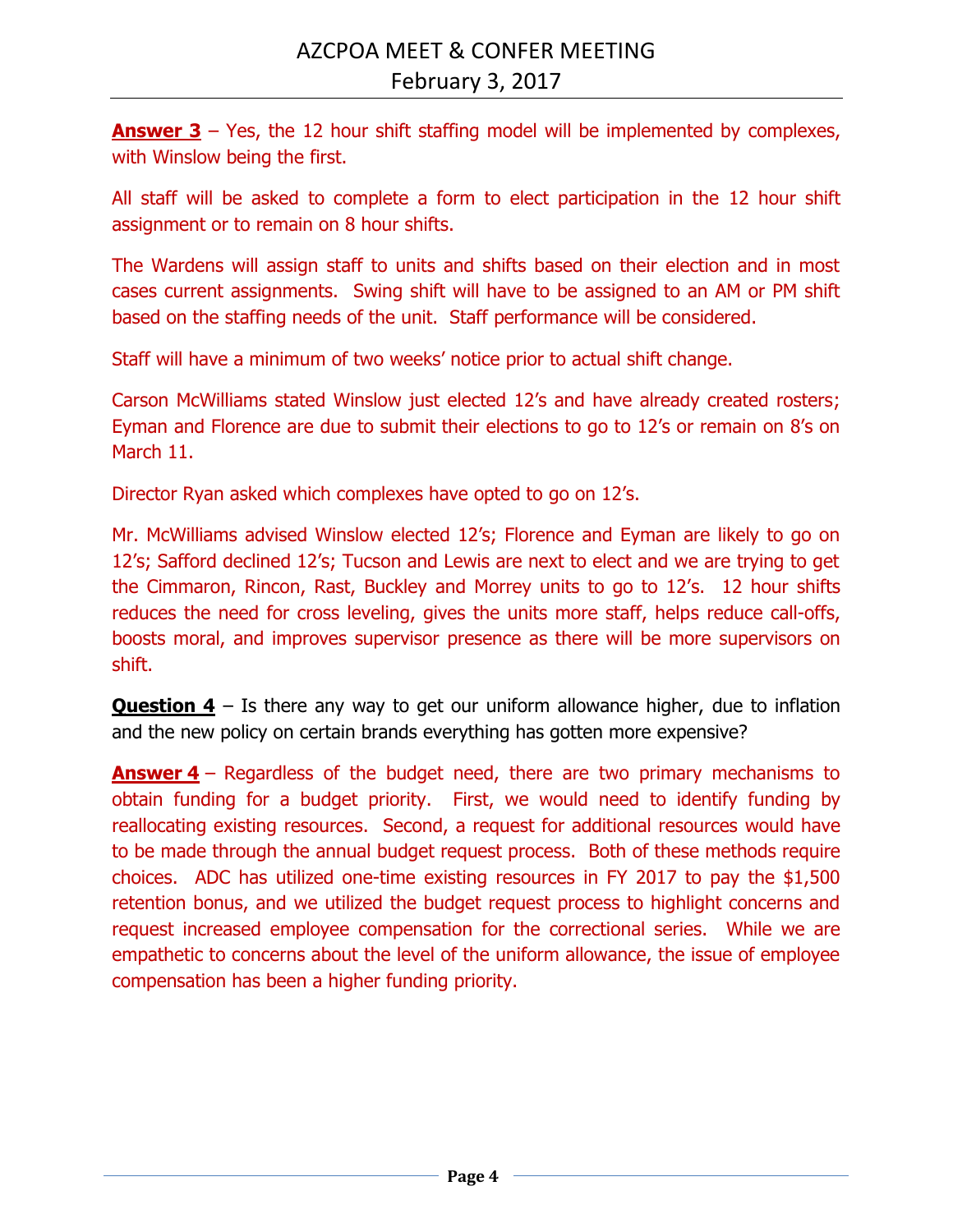**Question 5** – On the uniforms, if a brand has the exact same pant or shirt example: the TDU's at the uniform shops are 35.00 to 40.00 for the proper brand and on line the LA police gear brand is 14.00 for the TDU the only difference is the Little tab on the bottom of the pocket says LA police gear instead of proper. Why can't we wear those they look the same and are cheaper for staff to buy?

**Answer 5** – The Division Director of Operations will speak with a representative from the employee organizations to make recommendations to the Uniform Committee for consideration and submission for approval.

Discussion ensued regarding the Department's dress code, and specifically long sleeve polo shirts with hash marks for CO's. The long sleeve polos were not recommended.

AZCPOA advised that the cost to add hash marks to a Class A uniform is costly and gave examples of costs recently incurred.

Director Ryan stated that CO's are required to own class A uniforms. Wearing class A's gives Supervisors the opportunity to inspect them and ensure their staff are following policy. The issue with polos is that they wear out quickly. Class A uniforms will continue to be a requirement. Policy will not change. If staff want to wear service stripes, they will have to pay for them. If they do not want to wear service stripes they do not have to. It's their choice. Carson McWilliams will meet with the Employee Organizations in the near future to come up with a proposal to add LA Police Gear to the list of approved brands to purchase TDUs.

## **Additional Information:**

- Beard Issue The medical review board (Occupational Health Administrator Derleen Spence and Dr. Rowe) will continue to review incoming cases and forward their recommendations to the Warden.
- Arizona Management System (AMS) Phase two of the AMS kicked off in Florence. Much of the emphasis of the cascading tiers is to empower the complex, down to the unit level, to be involved in the decision making process in hopes of propelling cultural change within ADC which is ever evolving. Agency Directors are required to meet with stakeholders to ask them what we are doing well, and what can we do better.